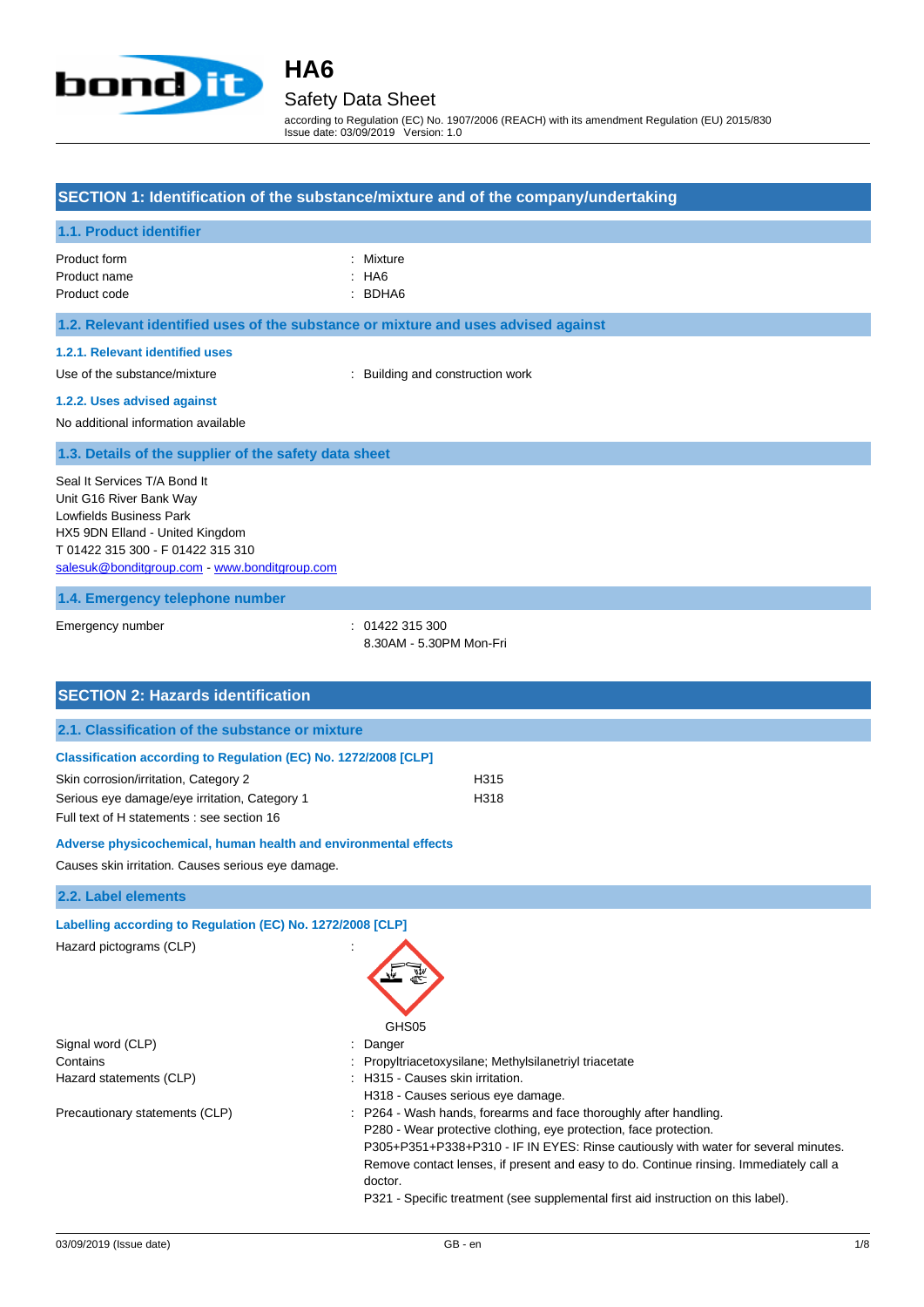## Safety Data Sheet

according to Regulation (EC) No. 1907/2006 (REACH) with its amendment Regulation (EU) 2015/830

### **2.3. Other hazards**

No additional information available

### **SECTION 3: Composition/information on ingredients**

#### **3.1. Substances**

#### Not applicable

#### **3.2. Mixtures**

| <b>Name</b>                  | <b>Product identifier</b>                | $\frac{9}{6}$   | <b>Classification according to</b><br>Regulation (EC) No. 1272/2008<br><b>ICLPI</b> |
|------------------------------|------------------------------------------|-----------------|-------------------------------------------------------------------------------------|
| Propyltriacetoxysilane       | CAS-No.: 17865-07-5<br>EC-No.: 241-816-9 | $\geq 1 - < 10$ | Skin Corr. 1B. H314                                                                 |
| Methylsilanetriyl triacetate | CAS-No.: 4253-34-3<br>EC-No.: 224-221-9  | $\geq 1 - < 10$ | Acute Tox. 4 (Oral), H302<br>Skin Corr. 1B, H314                                    |

Full text of H-statements: see section 16

#### **SECTION 4: First aid measures**

| 4.1. Description of first aid measures                           |                                                                                                                                                         |
|------------------------------------------------------------------|---------------------------------------------------------------------------------------------------------------------------------------------------------|
| First-aid measures after inhalation                              | : Remove person to fresh air and keep comfortable for breathing.                                                                                        |
| First-aid measures after skin contact                            | : Wash skin with plenty of water. Take off contaminated clothing. If skin irritation occurs: Get<br>medical advice/attention.                           |
| First-aid measures after eye contact                             | : Rinse cautiously with water for several minutes. Remove contact lenses, if present and easy<br>to do. Continue rinsing. Call a physician immediately. |
| First-aid measures after ingestion                               | : Call a poison center or a doctor if you feel unwell.                                                                                                  |
| 4.2. Most important symptoms and effects, both acute and delayed |                                                                                                                                                         |
| Symptoms/effects                                                 | : Causes serious eye damage. May cause respiratory irritation. May be harmful if inhaled.<br>May be harmful in contact with skin.                       |
| Symptoms/effects after inhalation                                | : Inhalation may cause irritation (cough, short breathing, difficulty in breathing).                                                                    |
| Symptoms/effects after skin contact                              | $:$ Irritation.                                                                                                                                         |
| Symptoms/effects after eye contact                               | : Serious damage to eyes.                                                                                                                               |
| Symptoms/effects after ingestion                                 | : May cause irritation to the digestive tract.                                                                                                          |

#### **4.3. Indication of any immediate medical attention and special treatment needed**

Treat symptomatically.

| <b>SECTION 5: Firefighting measures</b>                    |                                                                                                                                             |
|------------------------------------------------------------|---------------------------------------------------------------------------------------------------------------------------------------------|
| 5.1. Extinguishing media                                   |                                                                                                                                             |
| Suitable extinguishing media                               | : Water spray. Dry powder. Foam. Carbon dioxide.                                                                                            |
| 5.2. Special hazards arising from the substance or mixture |                                                                                                                                             |
| Hazardous decomposition products in case of fire           | : Toxic fumes may be released.                                                                                                              |
| 5.3. Advice for firefighters                               |                                                                                                                                             |
| Protection during firefighting                             | : Do not attempt to take action without suitable protective equipment. Self-contained<br>breathing apparatus. Complete protective clothing. |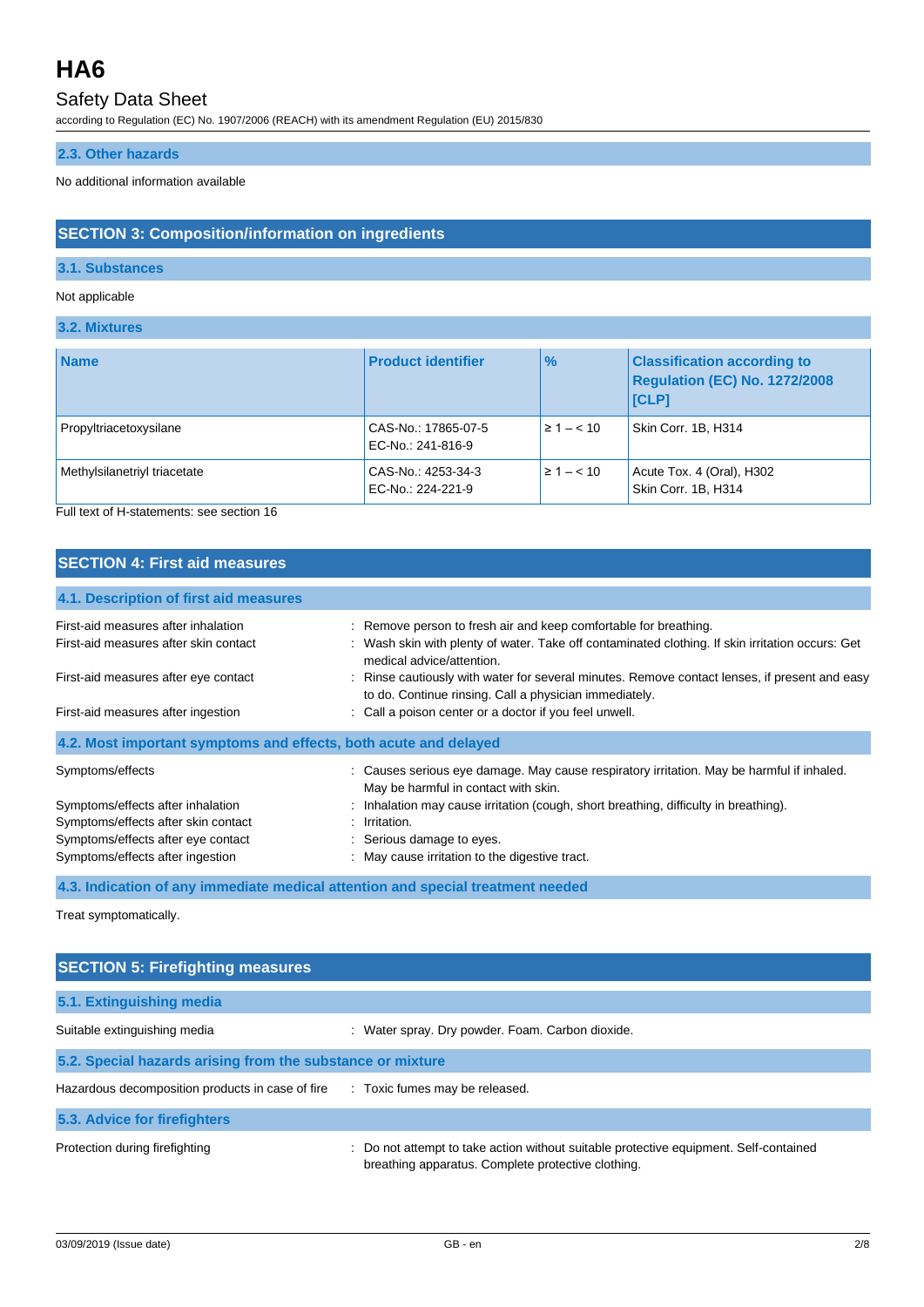### Safety Data Sheet

according to Regulation (EC) No. 1907/2006 (REACH) with its amendment Regulation (EU) 2015/830

| <b>SECTION 6: Accidental release measures</b>                            |                                                                                                                                                                |
|--------------------------------------------------------------------------|----------------------------------------------------------------------------------------------------------------------------------------------------------------|
| 6.1. Personal precautions, protective equipment and emergency procedures |                                                                                                                                                                |
| 6.1.1. For non-emergency personnel<br>Emergency procedures               | : Ventilate spillage area. Avoid contact with skin and eyes.                                                                                                   |
| 6.1.2. For emergency responders                                          |                                                                                                                                                                |
| Protective equipment                                                     | : Do not attempt to take action without suitable protective equipment. For further information<br>refer to section 8: "Exposure controls/personal protection". |
| <b>6.2. Environmental precautions</b>                                    |                                                                                                                                                                |
| Avoid release to the environment.                                        |                                                                                                                                                                |
| 6.3. Methods and material for containment and cleaning up                |                                                                                                                                                                |
| Methods for cleaning up<br>Other information                             | : Take up liquid spill into absorbent material.<br>Dispose of materials or solid residues at an authorized site.                                               |
| 6.4. Reference to other sections                                         |                                                                                                                                                                |
|                                                                          |                                                                                                                                                                |

For further information refer to section 13.

| <b>SECTION 7: Handling and storage</b>                            |                                                                                                                                                 |
|-------------------------------------------------------------------|-------------------------------------------------------------------------------------------------------------------------------------------------|
| 7.1. Precautions for safe handling                                |                                                                                                                                                 |
| Precautions for safe handling                                     | : Ensure good ventilation of the work station. Avoid contact with skin and eyes. Wear<br>personal protective equipment.                         |
| Hygiene measures                                                  | : Wash contaminated clothing before reuse. Do not eat, drink or smoke when using this<br>product. Always wash hands after handling the product. |
| 7.2. Conditions for safe storage, including any incompatibilities |                                                                                                                                                 |

Storage conditions **Storage conditions** : Store in a well-ventilated place. Keep cool.

**7.3. Specific end use(s)**

No additional information available

### **SECTION 8: Exposure controls/personal protection**

#### **8.1. Control parameters**

#### **8.1.1. National occupational exposure and biological limit values**

No additional information available

#### **8.1.2. Recommended monitoring procedures**

No additional information available

#### **8.1.3. Air contaminants formed**

No additional information available

#### **8.1.4. DNEL and PNEC**

No additional information available

#### **8.1.5. Control banding**

No additional information available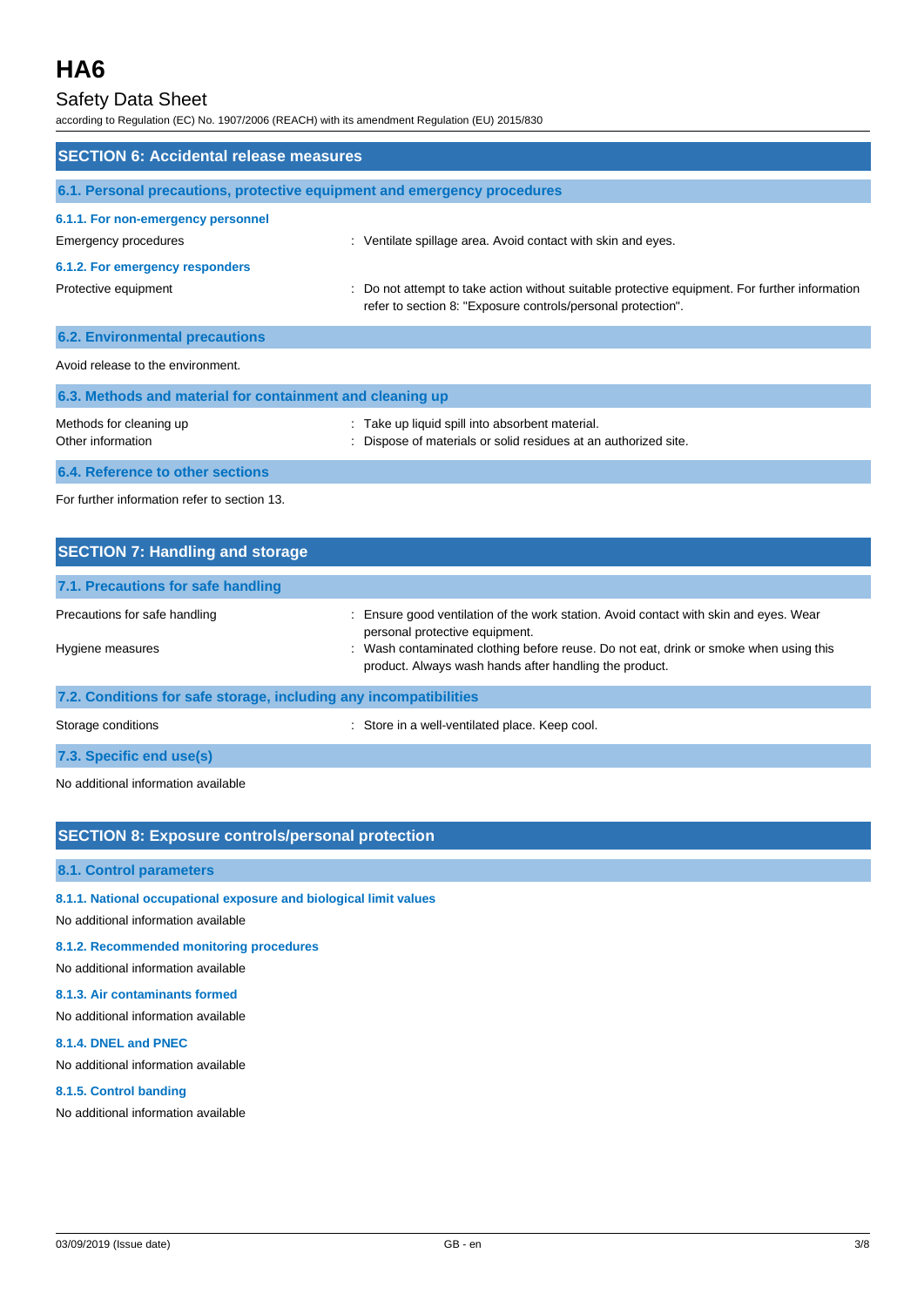### Safety Data Sheet

according to Regulation (EC) No. 1907/2006 (REACH) with its amendment Regulation (EU) 2015/830

#### **8.2. Exposure controls**

#### **8.2.1. Appropriate engineering controls**

#### **Appropriate engineering controls:**

Ensure good ventilation of the work station.

#### **8.2.2. Personal protection equipment**

#### **Personal protective equipment:**

Gloves.

**Personal protective equipment symbol(s):**



#### **8.2.2.1. Eye and face protection**

**Eye protection:** Safety glasses

**8.2.2.2. Skin protection**

**Skin and body protection:** Wear suitable protective clothing

**Hand protection:** Protective gloves

**8.2.2.3. Respiratory protection**

#### **Respiratory protection:**

In case of insufficient ventilation, wear suitable respiratory equipment

#### **8.2.2.4. Thermal hazards**

No additional information available

**8.2.3. Environmental exposure controls**

**Environmental exposure controls:** Avoid release to the environment.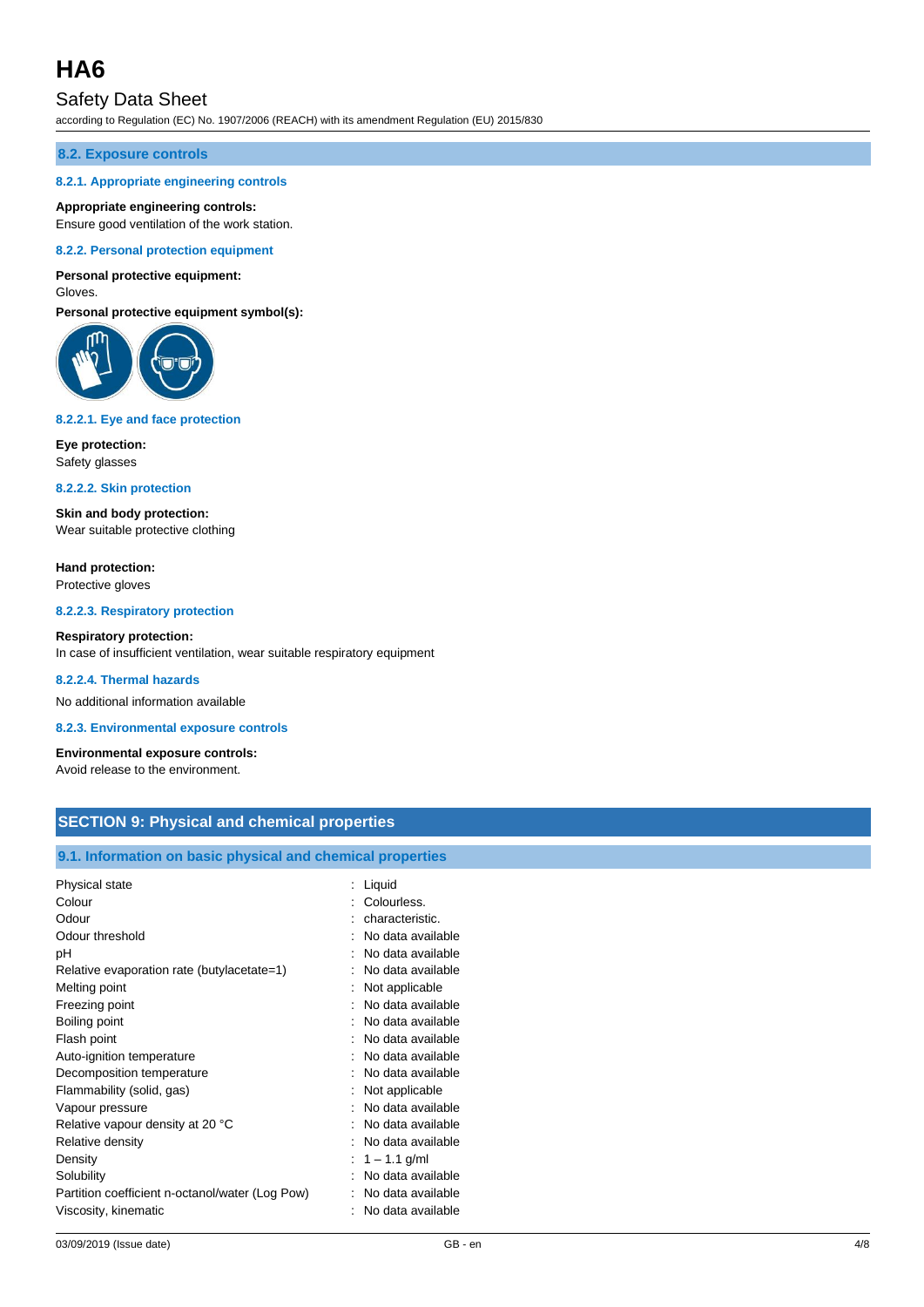## Safety Data Sheet

according to Regulation (EC) No. 1907/2006 (REACH) with its amendment Regulation (EU) 2015/830

| Viscosity, dynamic   | : No data available |
|----------------------|---------------------|
| Explosive properties | : No data available |
| Oxidising properties | : No data available |
| Explosive limits     | : No data available |
|                      |                     |

**9.2. Other information**

No additional information available

#### **SECTION 10: Stability and reactivity**

#### **10.1. Reactivity**

The product is non-reactive under normal conditions of use, storage and transport.

**10.2. Chemical stability**

Stable under normal conditions.

**10.3. Possibility of hazardous reactions**

No dangerous reactions known under normal conditions of use.

**10.4. Conditions to avoid**

None under recommended storage and handling conditions (see section 7).

**10.5. Incompatible materials**

No additional information available

**10.6. Hazardous decomposition products**

Under normal conditions of storage and use, hazardous decomposition products should not be produced.

| <b>SECTION 11: Toxicological information</b>                                    |    |                                                          |
|---------------------------------------------------------------------------------|----|----------------------------------------------------------|
| 11.1. Information on toxicological effects                                      |    |                                                          |
| Acute toxicity (oral)<br>Acute toxicity (dermal)<br>Acute toxicity (inhalation) |    | : Not classified<br>: Not classified<br>: Not classified |
| Methylsilanetriyl triacetate (4253-34-3)                                        |    |                                                          |
| LD50 oral rat                                                                   |    | 1600 mg/kg                                               |
| Skin corrosion/irritation                                                       | ۰. | Causes skin irritation.                                  |
| Serious eye damage/irritation                                                   |    | Causes serious eye damage.                               |
| Respiratory or skin sensitisation                                               |    | : Not classified                                         |
| Germ cell mutagenicity                                                          |    | : Not classified                                         |
| Carcinogenicity                                                                 |    | : Not classified                                         |
| Reproductive toxicity                                                           |    | : Not classified                                         |
| STOT-single exposure                                                            |    | : Not classified                                         |
| STOT-repeated exposure                                                          |    | : Not classified                                         |
| Aspiration hazard                                                               |    | : Not classified                                         |

| <b>SECTION 12: Ecological information</b>                   |                                                                                                                            |
|-------------------------------------------------------------|----------------------------------------------------------------------------------------------------------------------------|
| 12.1. Toxicity                                              |                                                                                                                            |
| Ecology - general                                           | : The product is not considered harmful to aquatic organisms nor to cause long-term adverse<br>effects in the environment. |
| Hazardous to the aquatic environment, short-term<br>(acute) | : Not classified                                                                                                           |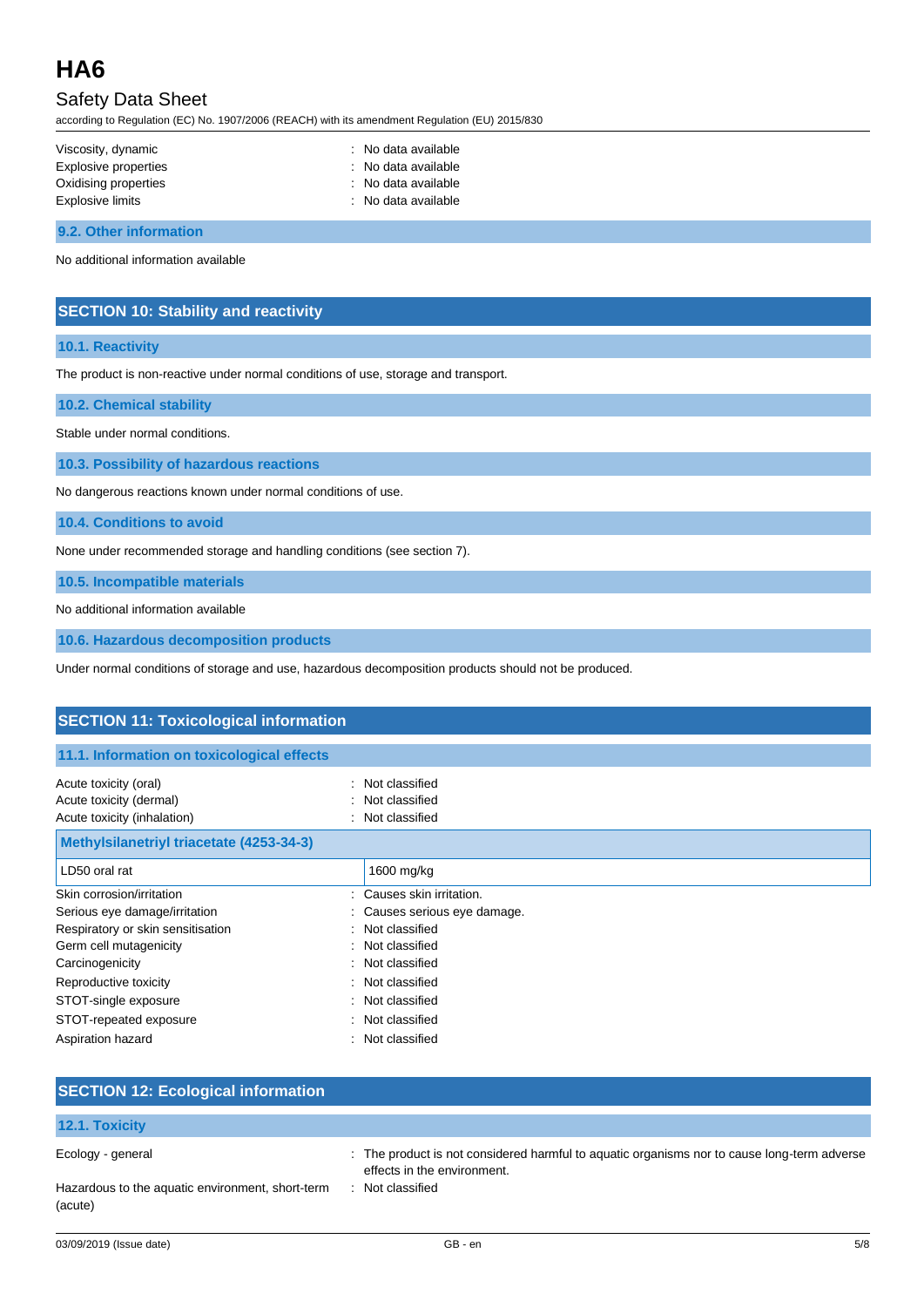## Safety Data Sheet

according to Regulation (EC) No. 1907/2006 (REACH) with its amendment Regulation (EU) 2015/830

| : Not classified<br>Hazardous to the aquatic environment, long-term<br>(chronic)<br>Not rapidly degradable |
|------------------------------------------------------------------------------------------------------------|
| 12.2. Persistence and degradability                                                                        |
| No additional information available                                                                        |
| 12.3. Bioaccumulative potential                                                                            |
| No additional information available                                                                        |
| 12.4. Mobility in soil                                                                                     |
| No additional information available                                                                        |
| 12.5. Results of PBT and vPvB assessment                                                                   |
| No additional information available                                                                        |
| 12.6. Other adverse effects                                                                                |
| No additional information available                                                                        |

#### **SECTION 13: Disposal considerations**

**13.1. Waste treatment methods**

Waste treatment methods : Dispose of contents/container in accordance with licensed collector's sorting instructions.

### **SECTION 14: Transport information**

| <b>ADR</b>                             | <b>IMDG</b>    | <b>IATA</b>    | <b>ADN</b>     | <b>RID</b>     |
|----------------------------------------|----------------|----------------|----------------|----------------|
| 14.1. UN number                        |                |                |                |                |
| Not applicable                         | Not applicable | Not applicable | Not applicable | Not applicable |
| 14.2. UN proper shipping name          |                |                |                |                |
| Not applicable                         | Not applicable | Not applicable | Not applicable | Not applicable |
| 14.3. Transport hazard class(es)       |                |                |                |                |
| Not applicable                         | Not applicable | Not applicable | Not applicable | Not applicable |
| 14.4. Packing group                    |                |                |                |                |
| Not applicable                         | Not applicable | Not applicable | Not applicable | Not applicable |
| <b>14.5. Environmental hazards</b>     |                |                |                |                |
| Not applicable                         | Not applicable | Not applicable | Not applicable | Not applicable |
| No supplementary information available |                |                |                |                |

**14.6. Special precautions for user**

#### **Overland transport**

Not applicable

**Transport by sea**

Not applicable

**Air transport** Not applicable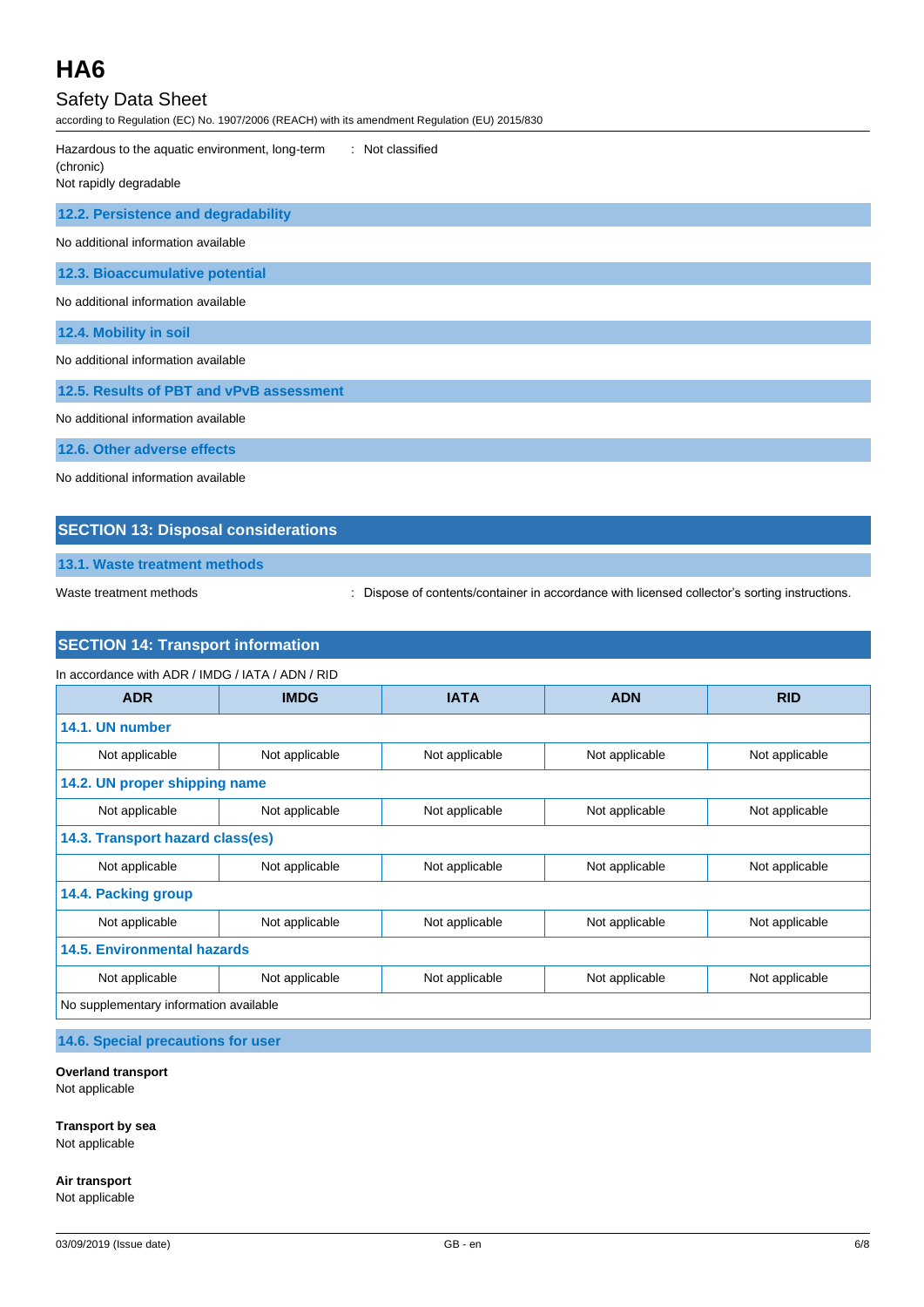### Safety Data Sheet

according to Regulation (EC) No. 1907/2006 (REACH) with its amendment Regulation (EU) 2015/830

#### **Inland waterway transport**

Not applicable

#### **Rail transport**

Not applicable

**14.7. Transport in bulk according to Annex II of Marpol and the IBC Code**

#### Not applicable

#### **SECTION 15: Regulatory information**

#### **15.1. Safety, health and environmental regulations/legislation specific for the substance or mixture**

#### **15.1.1. EU-Regulations**

Contains no REACH substances with Annex XVII restrictions

Contains no substance on the REACH candidate list

Contains no REACH Annex XIV substances

Contains no substance subject to Regulation (EU) No 649/2012 of the European Parliament and of the Council of 4 July 2012 concerning the export and import of hazardous chemicals.

Contains no substance subject to Regulation (EU) No 2019/1021 of the European Parliament and of the Council of 20 June 2019 on persistent organic pollutants

#### **15.1.2. National regulations**

#### **Germany**

| Water hazard class (WGK)                         | : WGK 3, Highly hazardous to water (Classification according to AwSV, Annex 1)                          |
|--------------------------------------------------|---------------------------------------------------------------------------------------------------------|
| Hazardous Incident Ordinance (12. BImSchV)       | : Is not subject of the Hazardous Incident Ordinance (12. BImSchV)                                      |
| <b>Netherlands</b>                               |                                                                                                         |
| SZW-lijst van kankerverwekkende stoffen          | : None of the components are listed                                                                     |
| SZW-lijst van mutagene stoffen                   | : None of the components are listed                                                                     |
| NIET-limitatieve lijst van voor de voortplanting | : None of the components are listed                                                                     |
| giftige stoffen - Borstvoeding                   |                                                                                                         |
| NIET-limitatieve lijst van voor de voortplanting | : None of the components are listed                                                                     |
| giftige stoffen - Vruchtbaarheid                 |                                                                                                         |
| NIET-limitatieve lijst van voor de voortplanting | : None of the components are listed                                                                     |
| giftige stoffen – Ontwikkeling                   |                                                                                                         |
| <b>Denmark</b>                                   |                                                                                                         |
| Danish National Regulations                      | : Young people below the age of 18 years are not allowed to use the product                             |
|                                                  | Pregnant/breastfeeding women working with the product must not be in direct contact with<br>the product |

#### **15.2. Chemical safety assessment**

No chemical safety assessment has been carried out

#### **SECTION 16: Other information**

| <b>Abbreviations and acronyms</b> |                                                                                                 |  |
|-----------------------------------|-------------------------------------------------------------------------------------------------|--|
| <b>ADN</b>                        | European Agreement concerning the International Carriage of Dangerous Goods by Inland Waterways |  |
| <b>ADR</b>                        | European Agreement concerning the International Carriage of Dangerous Goods by Road             |  |
| <b>ATE</b>                        | <b>Acute Toxicity Estimate</b>                                                                  |  |
| <b>BCF</b>                        | Bioconcentration factor                                                                         |  |
| <b>BLV</b>                        | Biological limit value                                                                          |  |
| <b>BOD</b>                        | Biochemical oxygen demand (BOD)                                                                 |  |
| <b>COD</b>                        | Chemical oxygen demand (COD)                                                                    |  |
| <b>DMEL</b>                       | Derived Minimal Effect level                                                                    |  |